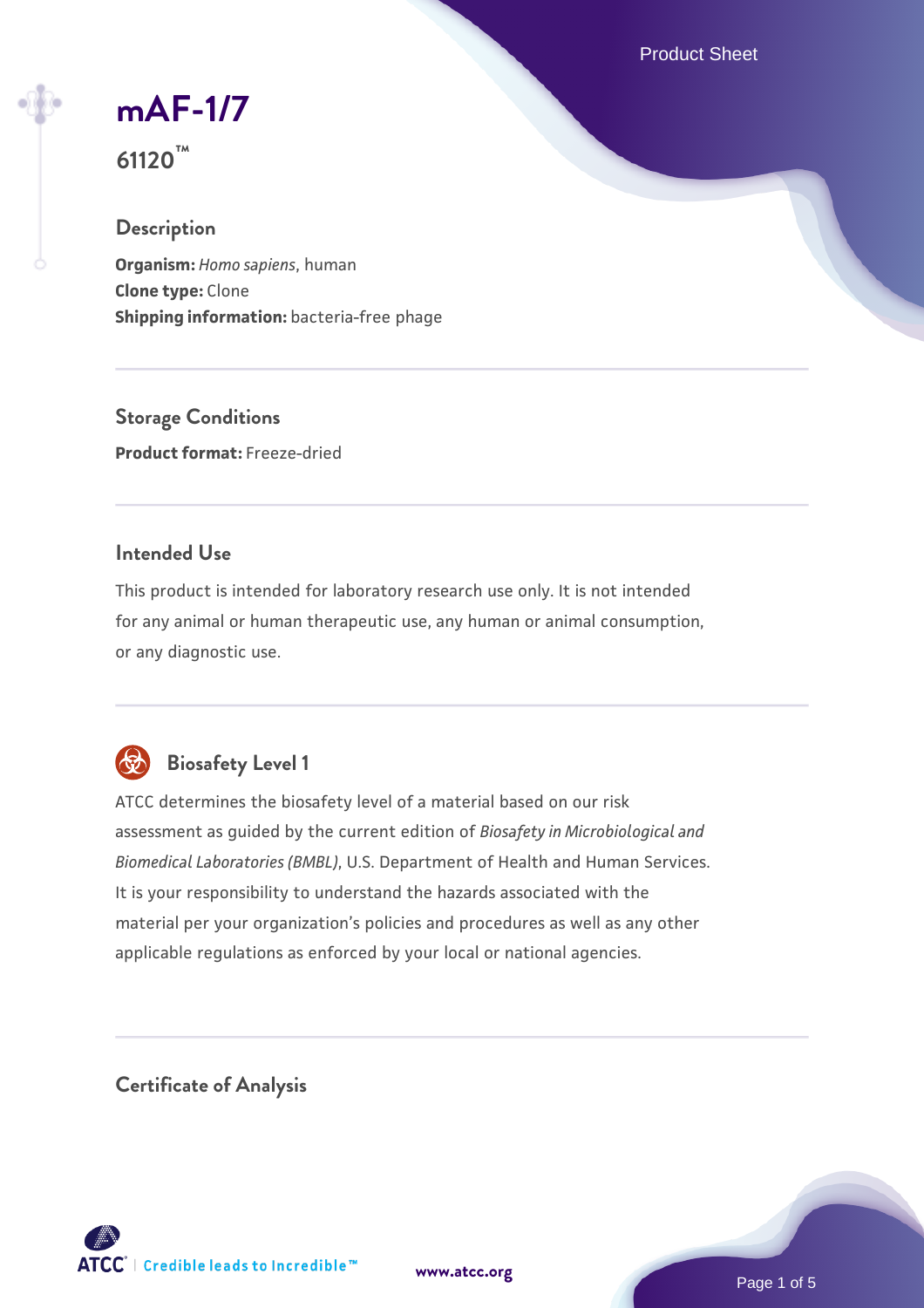#### **[mAF-1/7](https://www.atcc.org/products/61120)** Product Sheet **61120**

For batch-specific test results, refer to the applicable certificate of analysis that can be found at www.atcc.org.

## **Insert Information**

**Insert size (kb):** 0.5 **Type of DNA:** genomic **Insert source:** placenta **Insert tissue:** placenta **Gene product:** immunoglobulin kappa variable region [IGKV] **Alleles:** Gd, Nd, Gd, Gd, Gd, Gp, Nd, Nd, Np, Np, Np, Gp, Gp, Nd, Gd, Nd, Gd, Nd, Gd, Nd, Gd, Nd, Np, Gp, Np, Gp, Np, Gp, Np, Gp

## **Vector Information**

**Construct size (kb):** 7.199999809265137

# **Material Citation**

If use of this material results in a scientific publication, please cite the material in the following manner: mAF-1/7 (ATCC 61120)

#### **References**

References and other information relating to this material are available at www.atcc.org.

#### **Warranty**

The product is provided 'AS IS' and the viability of ATCC® products is

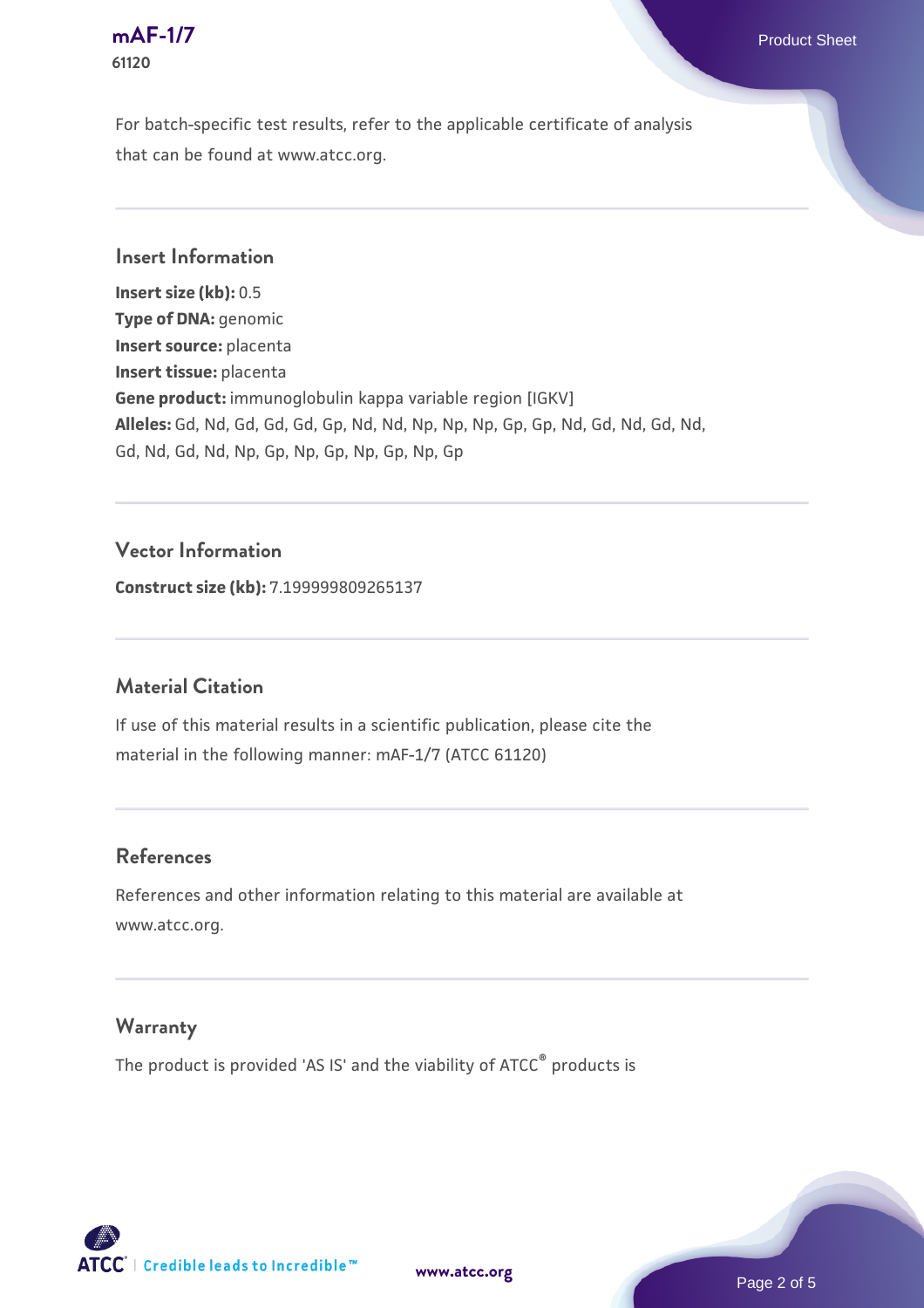warranted for 30 days from the date of shipment, provided that the customer has stored and handled the product according to the information included on the product information sheet, website, and Certificate of Analysis. For living cultures, ATCC lists the media formulation and reagents that have been found to be effective for the product. While other unspecified media and reagents may also produce satisfactory results, a change in the ATCC and/or depositor-recommended protocols may affect the recovery, growth, and/or function of the product. If an alternative medium formulation or reagent is used, the ATCC warranty for viability is no longer valid. Except as expressly set forth herein, no other warranties of any kind are provided, express or implied, including, but not limited to, any implied warranties of merchantability, fitness for a particular purpose, manufacture according to cGMP standards, typicality, safety, accuracy, and/or noninfringement.

#### **Disclaimers**

This product is intended for laboratory research use only. It is not intended for any animal or human therapeutic use, any human or animal consumption, or any diagnostic use. Any proposed commercial use is prohibited without a license from ATCC.

While ATCC uses reasonable efforts to include accurate and up-to-date information on this product sheet, ATCC makes no warranties or representations as to its accuracy. Citations from scientific literature and patents are provided for informational purposes only. ATCC does not warrant that such information has been confirmed to be accurate or complete and the customer bears the sole responsibility of confirming the accuracy and completeness of any such information.

This product is sent on the condition that the customer is responsible for and assumes all risk and responsibility in connection with the receipt, handling, storage, disposal, and use of the ATCC product including without limitation taking all appropriate safety and handling precautions to minimize health or



**[www.atcc.org](http://www.atcc.org)**

Page 3 of 5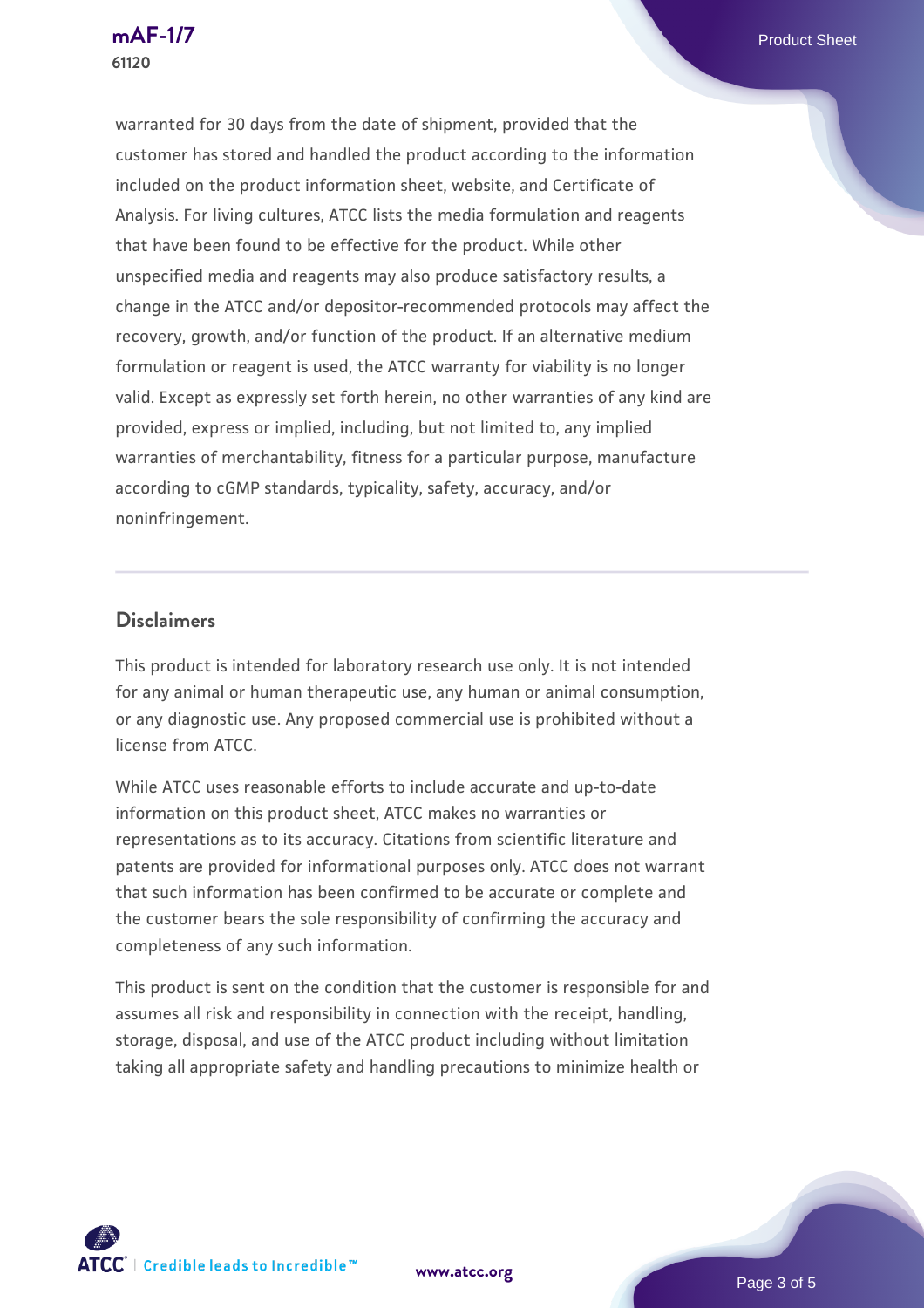environmental risk. As a condition of receiving the material, the customer agrees that any activity undertaken with the ATCC product and any progeny or modifications will be conducted in compliance with all applicable laws, regulations, and guidelines. This product is provided 'AS IS' with no representations or warranties whatsoever except as expressly set forth herein and in no event shall ATCC, its parents, subsidiaries, directors, officers, agents, employees, assigns, successors, and affiliates be liable for indirect, special, incidental, or consequential damages of any kind in connection with or arising out of the customer's use of the product. While reasonable effort is made to ensure authenticity and reliability of materials on deposit, ATCC is not liable for damages arising from the misidentification or misrepresentation of such materials.

Please see the material transfer agreement (MTA) for further details regarding the use of this product. The MTA is available at www.atcc.org.

# **Copyright and Trademark Information**

© ATCC 2021. All rights reserved. ATCC is a registered trademark of the American Type Culture Collection.

# **Revision**

This information on this document was last updated on 2021-05-19

#### **Contact Information**

ATCC 10801 University Boulevard Manassas, VA 20110-2209 **IISA** US telephone: 800-638-6597